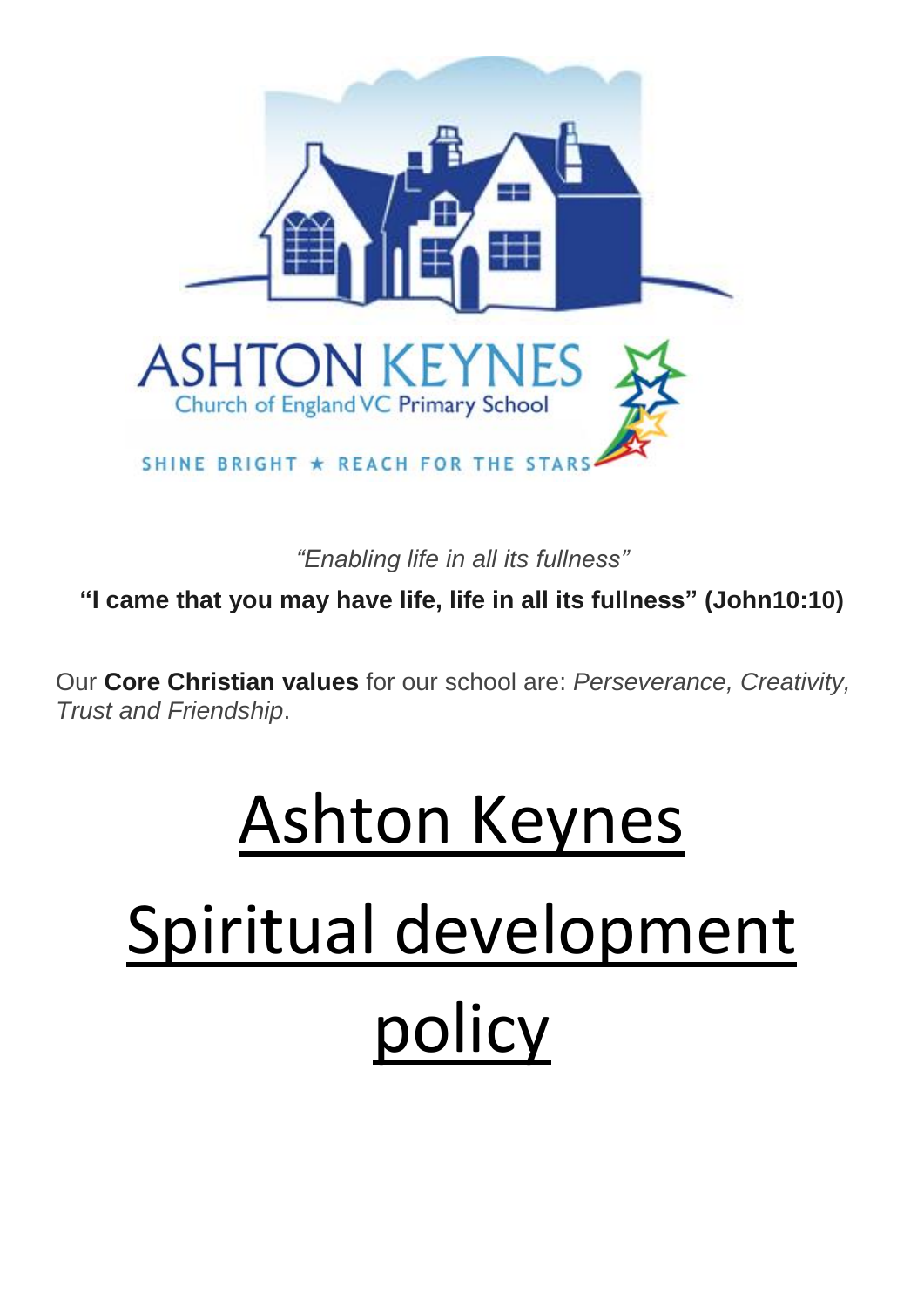Spiritual Development is an important element of a child's education and fundamental to other areas of learning

At Ashton Keynes Primary C of E Spiritual Development is considered an important part of our school community and curriculum. The potential for Spiritual Development is open to everyone and is NOT confined to the development of religious beliefs or conversion to a particular faith. To limit Spiritual Development in this way would be to exclude from its scope the children in our school who do not come from overtly religious backgrounds. The term applies to something fundamental in the human condition which is not necessarily experienced through the physical senses and / or expressed through everyday language.



Spirituality enables us to look within ourselves, at human relationships, at the wider world and for many people a vision of the divine or the ultimate reality with characteristics of courage, hope, acceptance, strength and love so that we can better face the sufferings, challenges and opportunities of human life in all its fullness.

At Ashton Keynes our school definition of Spirituality is seen in four parts: knowing yourself, valuing others (an awareness of more than yourself), responding to wonder and beauty and thinking about things beyond (an awareness of being a small part of something bigger). It is grounded in ethos of the Christian faith that we all made in the image of God.

# **What might a spirituality developed person be like?**

Some of the major characteristics of a spiritual developed person would display have been drawn up by Clive Beck. These are:

- Love
- Awareness
- A broad mind
- A holistic outlook
- Integration (avoiding hypocrisy)
- Wonder
- Thankfulness
- Hope
- Courage
- Energy
- Detachment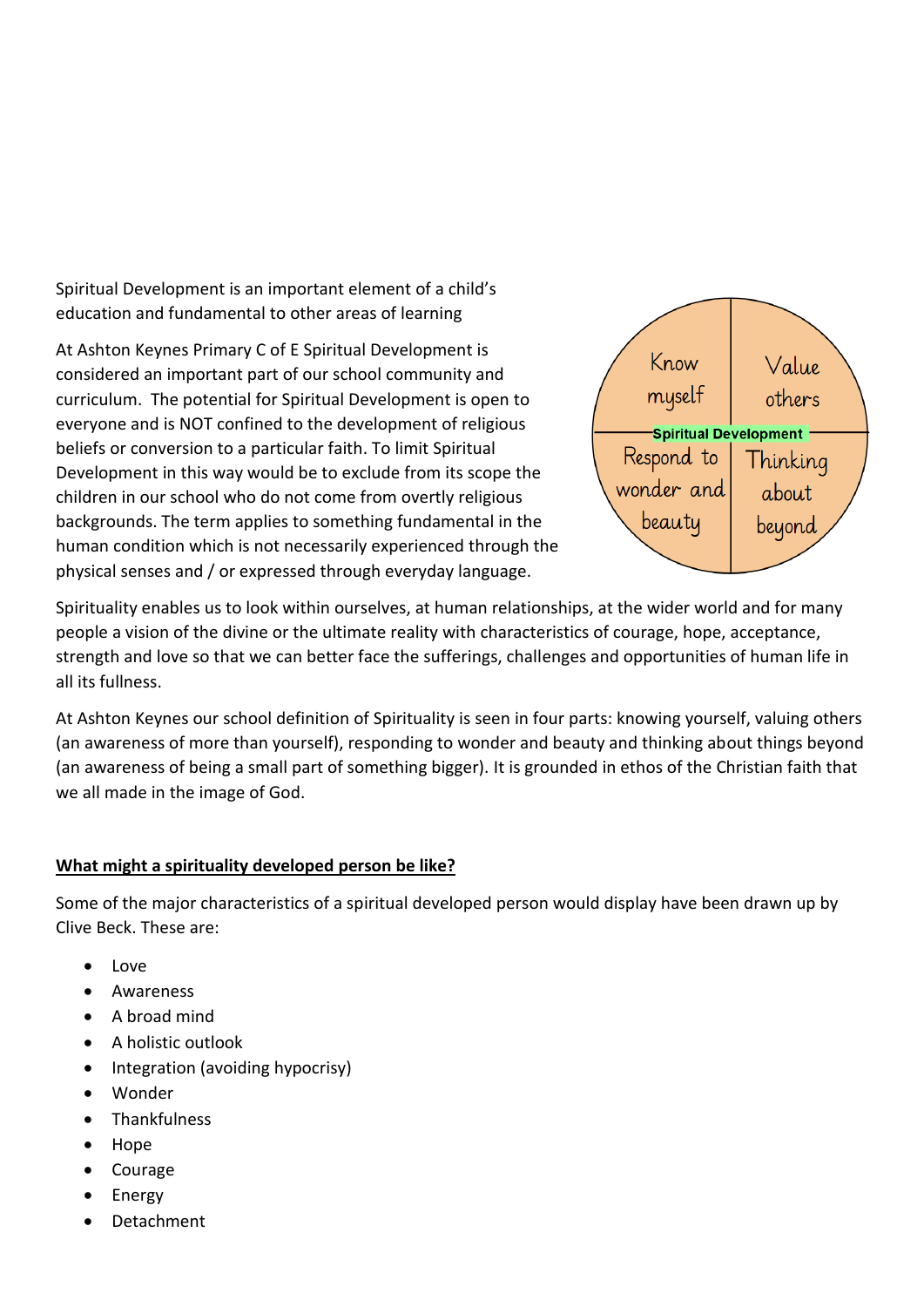- Acceptance
- Gentleness

Central to all this is LOVE – an understanding of the value and worth of others, attempting to build unselfish, caring relationships. In the religious context this may mean a close relationship with God.

# **How is spirituality developed at our school?**

- Each school year starts with a Spiritual metaphor for example looking at water, our wonderful
- world or refugees. All classes spend two weeks using the state of the state of the using a key text and with Biblical links looking at that metaphor. It is carried out at the beginning of the year year with the year with the intention that everybody uses it to explore the state of  $\mathbb{Z}$  in their future potential, to think about how to build up their their their class and friends as well as reflecting on the natural world and the lives of others. Biblical stories and quotes and  $\mathcal{L}$  and  $\mathcal{L}$  are an essential part of the metaphor grounding it the Christian faith.

This metaphor will be touched upon throughout the school year for example the Water Warriors day in October 2018 raising money for Water Aid or Fair Trade week in 2021 linking to how we wails together can make our world better for all.

- Time for Spiritual Development is built into the school curriculum and Collective Worship.
- Church
- 
- and reflection areas.
- Class reflection areas
- 







• Through our commitment to Global advocacy

which runs through our centre of curriculum. Global advocacy allows children to learn about world issues that affect them and others around the world. It allows them to view the world differently thinking about the lives of others and their own role in finding solutions to global issues.

# **To encourage Spiritual Development, all staff need to demonstrate the following as part of their practice**

**:**

- Start from the child's own experience and from what they know or think they know
- •Display a positive, encouraging, accepting attitude
- Take what children say seriously and value each individual contribution
- Try to involve everyone
- Encourage children to draw out their own meaning from story, buildings, symbols, paintings, artefacts
- Be clear about intended learning outcomes but allow space for spontaneity
- Listen and show understanding
- Be open and honest
- Encourage and value children's questions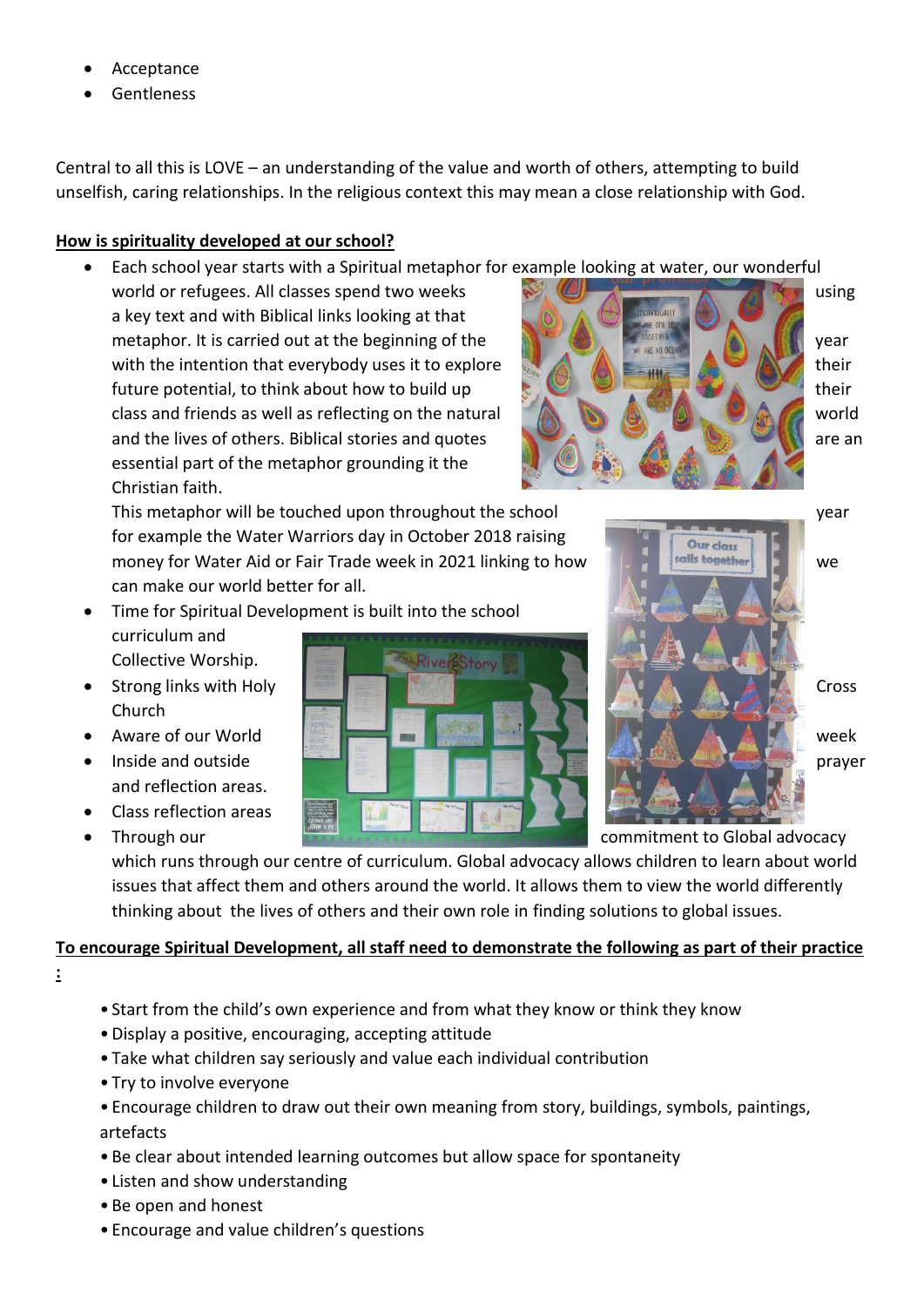- Respect a child's right not to make a comment
- Encourage children to develop and use all their senses
- Provide children with alternative activities and ways of expression
- Encourage children to value reflective activities and times of silence
- View each child as a person with a special gift to give
- •Help children to discover and develop that gift

## **The key to contributing to children's Spiritual Development is to find activities which encourage them to**

**:**

- FEEL the impact of a particular spiritual issue
- REFLECT on the significance of what they are learning
- RECOGNISE any challenges that there may be to their own attitudes and life
- MAKE JUDGEMENTS on the value of the beliefs and attitudes they are encountering
- •APPLY new insights in the way they live their own lives

To have a better understanding of how Spiritualty skills progress over a child's seven year journey through our school please look at the Spirituality skills progression document.

Appendix 1 Opportunities to develop Spirituality within the curriculum

## ENGLISHSPEAKING and LISTENING

- Being allowed to contribute
- Engage in different types of talk for different purposes and audiences
- Be exposed to the ideas of other people
- Experience a democratic classroom where opinions and values of children are valued and rules for the classroom are negotiated
- Gain self confidence by using the voice in a variety of ways and situations
- Value accent and dialect and have exposure to cultural diversity
- Hear and value other languages
- Hear stories and poetry from a variety of cultures and traditions
- **EXECUTE:** Listen to storytellers and poets

#### ENGLISH READING

- Experience the enjoyment of personal reading
- Share beliefs and ideas about a text in discussion
- Read books that explore relationships and identify purpose in life
- Respond to a current situation ( death, tragedy, significant events) through chosen texts and story
- Explore through literature and illustrations a range of cultural and social models of life-styles

#### ENGLISH WRITING

- Have sufficient time for extended, thoughtful writing, including poetry
- Develop vocabulary to enable them to express their innermost feelings and ideas
- Communicate in a variety of ways through the written word
- Engage in collaborative writing to bring greater awareness of their own and others' ideas and skills
- Explore difficult / imaginative subject matters that will stretch and challenge
- Be exposed to a range of stimuli in order to generate creativity in their use of language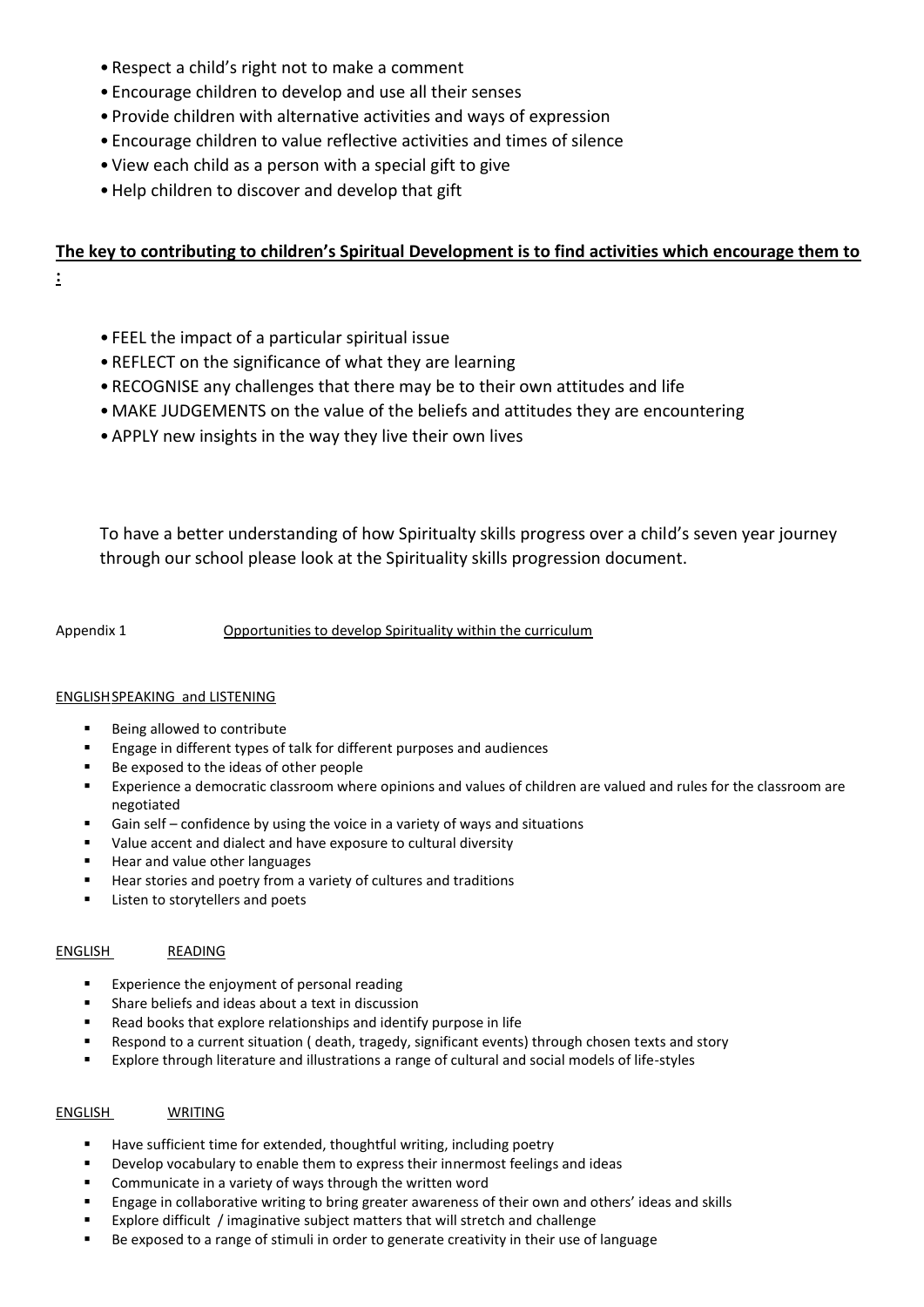#### MATHEMATICS

- Appreciate the intrinsic beauty of pattern, symmetry, etc.
- Develop self esteem by taking responsibility for their own learning, discuss and communicate, seek help with misunderstandings
- Work on open ended tasks which produce a variety of responses and work on real problems that can encourage a consideration of moral aspects of our society – e.g. how much waste paper does the school generate, how do we look after our school environment,
- Experience problem solving approaches and co-operation, working in groups and meeting situations where there is more than one answer
- Allow understanding to be shared through discussion
- Discuss how mathematics helps us to understand the world around us and within our own lives

#### **SCIENCE**

- **Experience a sense of wonder and curiosity**
- Learn how to care for living things and the environment, practically wherever possible
- Address cultural issues e.g. destruction of rainforests
- Develop an awareness of the changes of life, the miracle of change  $-e.g.$  seasons, growth of plants
- Work co-operatively
- Experience the awesome, the unexpected, the mysterious and the excitement of scientific discovery

#### ART

- Respond to an idea, a poem, the natural world to express personal feelings and emotions
- Use works of art to explore issues of right and wrong e.g. war and peace
- Respond to the work of renowned artists, using a variety of media and materials
- Meet the work of artists from different cultural backgrounds
- Meet artists and work with them
- Visit galleries and exhibitions
- Make posters / banners to raise awareness of issues
- **Talk about their work and hear other ideas and perceptions about a range of art**

#### **MUSIC**

- Develop self esteem and self worth through personal expression and involvement in social activities
- Experience music directly, practically and creatively through listening, performing, comparing
- Develop a sense of purpose by performing with a group, a sense of responsibility towards fellow performers
- Explore how music can be used to manipulate the emotions in e.g. advertising
- Gain an insight into thoughts and feelings and how to express them
- Empathise with people from all over the world through exploring different musical traditions
- Experience a shared community response to live performance and recorded music
- Experience music through visiting performers and from a variety of world musicians and instruments

#### RELIGIOUS EDUCATION

- Reflect and experience stillness and silence
- **Enquire and ask questions rather than being given only facts**
- Experience the uniqueness of special places
- Develop awareness of their feelings and emotions
- Handle religious artefacts with sensitivity and respect
- Help children to understand the concept of forgiveness and the chance for a fresh start
- Teach children to respect other peoples' beliefs and practices

#### **HISTORY**

- Explore the concept of "Who am I?" through family and local history
- Know about the history of the local area and how its citizens came to be here